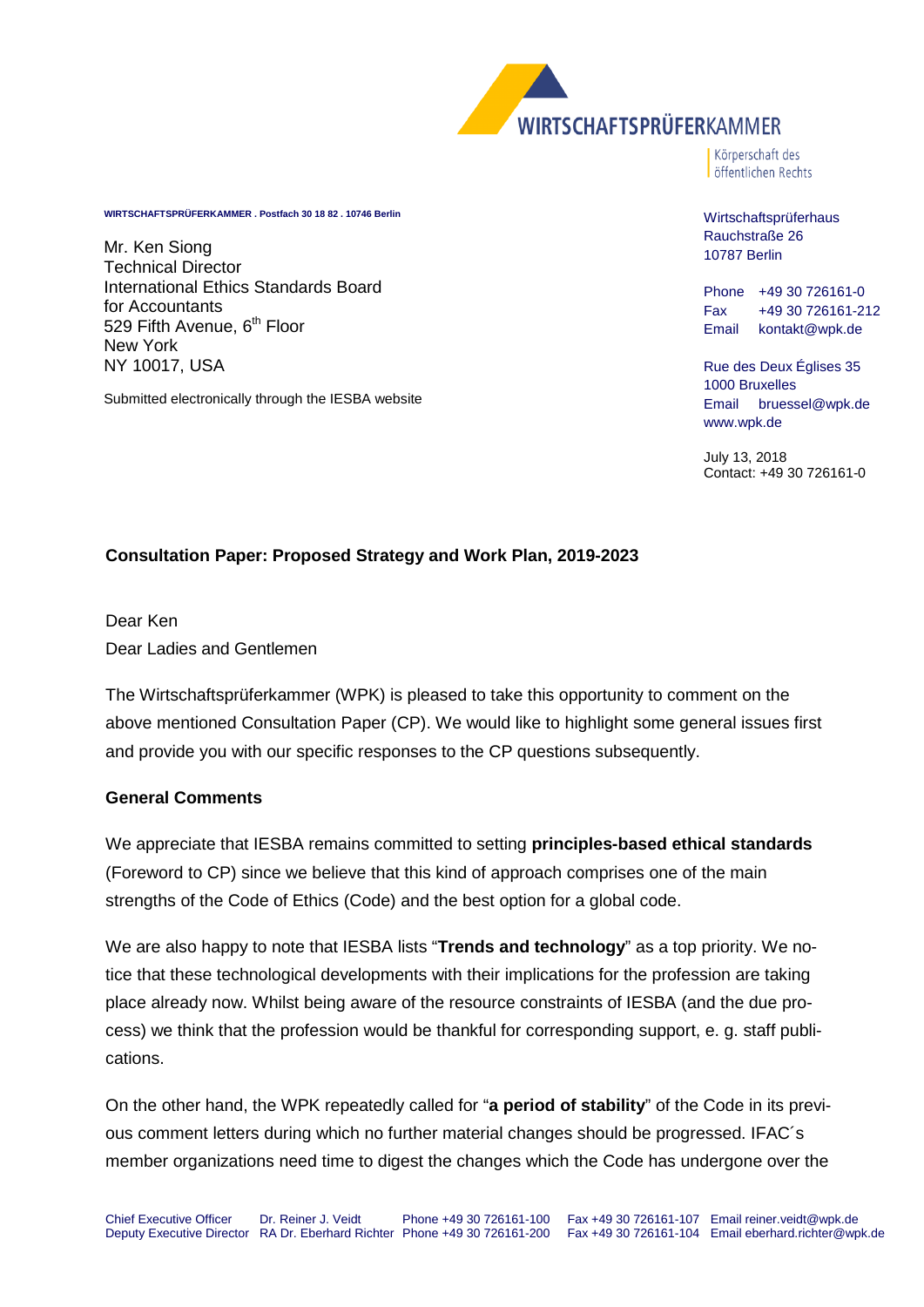previous years. Most of them need to translate the changes in a first step before being able to display efforts as to how to implement the changes in their respective national laws and professional charters. Particularly the latter process is usually time-consuming since it requires an involvement of the relevant stakeholders and is usually subject to an approval process by an oversight authority. After the implementation in national laws and professional charters has been accomplished, it is up to the firms to carry out corresponding inhouse-implementation measures. This is also a challenging task which can not happen overnight. Against this background we suggest that IESBA focuses its activities on **key areas** as explained below and pursues an **evidence-based standard setting approach** as described in para. 29 of its CP.

We would also like to point the unique needs of **SMPs** and the importance of being taken into consideration. Therefore, we agree with IESBA to continue close liaison with the IFAC SMP Committee (para. 28) and suggest to also increasing its outreach aimed at targeting SMPs.

Likewise, IESBA´s commitment to proactively engage with the **IAASB** (para. 25) and **stakeholders** (para. 24, 27) is highly appreciated. In this context, we would like to refer to the recent roundtables of IESBA (NAS, PS) which we experienced as an excellent instrument for outreach and which might contribute to underpinning IESBA´s leadership in addressing current ethical issues.

Finally, we recognize that IESBA intends its **Strategy and Work Plan** to be **dynamic** (para. 5, 35). We would underpin this necessity given the mentioned technological trends, possible emerging issues and the planned revision of the international standard-setting model by the Monitoring Group which might bring about a considerable uncertainty for the IESBA. We would encourage IESBA to reserve sufficient capacities in order to be able to adjust its Strategy and Work Plan accordingly in a timely manner (see also below question 4).

# **Specific Comments**

### *Questions*

*1. Do you agree with the proposed criteria for the IESBA to determine its actions and priorities over the strategy period?* 

We agree with the proposed criteria basically.

As far as the CP refers to further raising the bar on ethics (para. 30, e. g.), we would like to add for reasons of clarification that this does not necessarily imply the issuing of stricter provisions. Instead, raising the bar on ethics is linked to IESBA´s leadership role in promoting the Code of Ethics, addressing current ethical issues and raising the awareness of the Code, in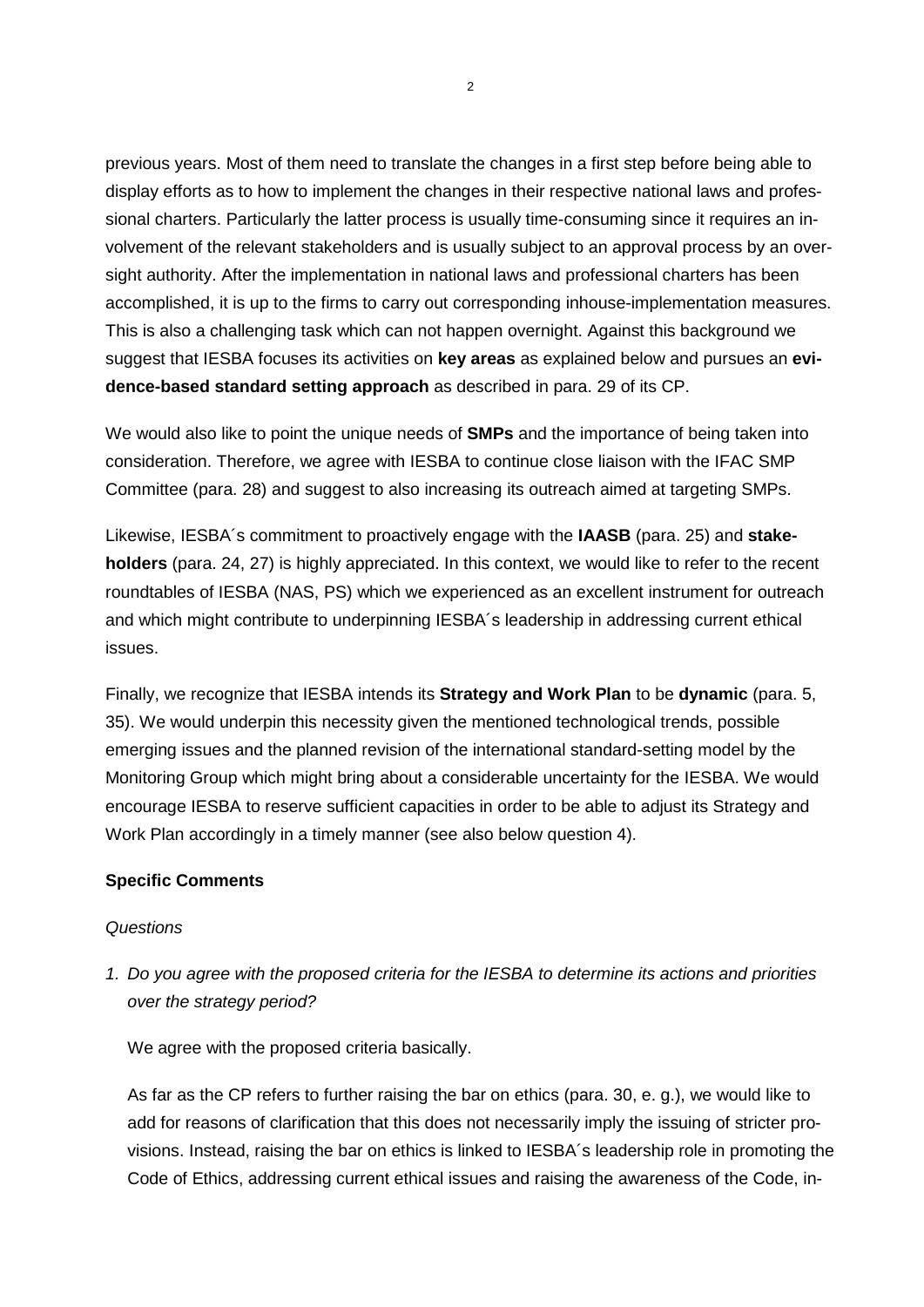ter alia. Stricter regulation might be necessary in certain circumstances, but there should be no such automatism in the context of raising the bar on ethics.

Further to the criterion "The pervasiveness of the matter" (para. 30,  $2^{nd}$  bullet point), we trust that this implies IESBA´s commitment to an evidence-based standard setting as described in our general remarks above.

We would also be happy if IESBA carried out a more thorough impact assessment with a more detailed cost-benefit-analysis than it used to do in the past prior to commencing a new project.

*2. Do you support the actions that have been identified with respect to each strategic theme? If not, please explain why.*

We are in agreement with the actions identified except for the topics "Communication with Those Charged with Governance", "Documentation" and partly "Materiality".

We may refer first to the topics which we advocate:

We appreciate that "**Trends and developments in technology**" are a top priority for IESBA. Developments in technology and innovation are the driving forces for the way business is being conducted – and accordingly processed and recorded – in the future. These evolving trends and developments in technology may not necessarily need extensive rulemaking. On the contrary we believe that the increasing pace of change emphasizes the strengths of a principles based approach. In this respect we encourage the Board to review existing requirements in order to ensure that these requirements remain fit for purpose, and to provide relevant application material.

Likewise, where appropriate and necessary, the Code should also take into consideration "**Emerging and newer models of service delivery**" and thus be aligned accordingly. Interrelations with trends and developments in technology and innovation exist.

With regard to the topic "**Tax planning and related services**" we see a need for the Board to follow the debate and to promote the existing fundamental principles in light of that debate. In this respect the Board may also consider whether the issuance of further guidance or application material is warranted. We believe, however, that the current provisions of the Code are addressing the issue sufficiently. This in particular from a German perspective where in addition to professional accountants tax advisors are also a regulated profession, and where the public debate, overall, was quite moderate.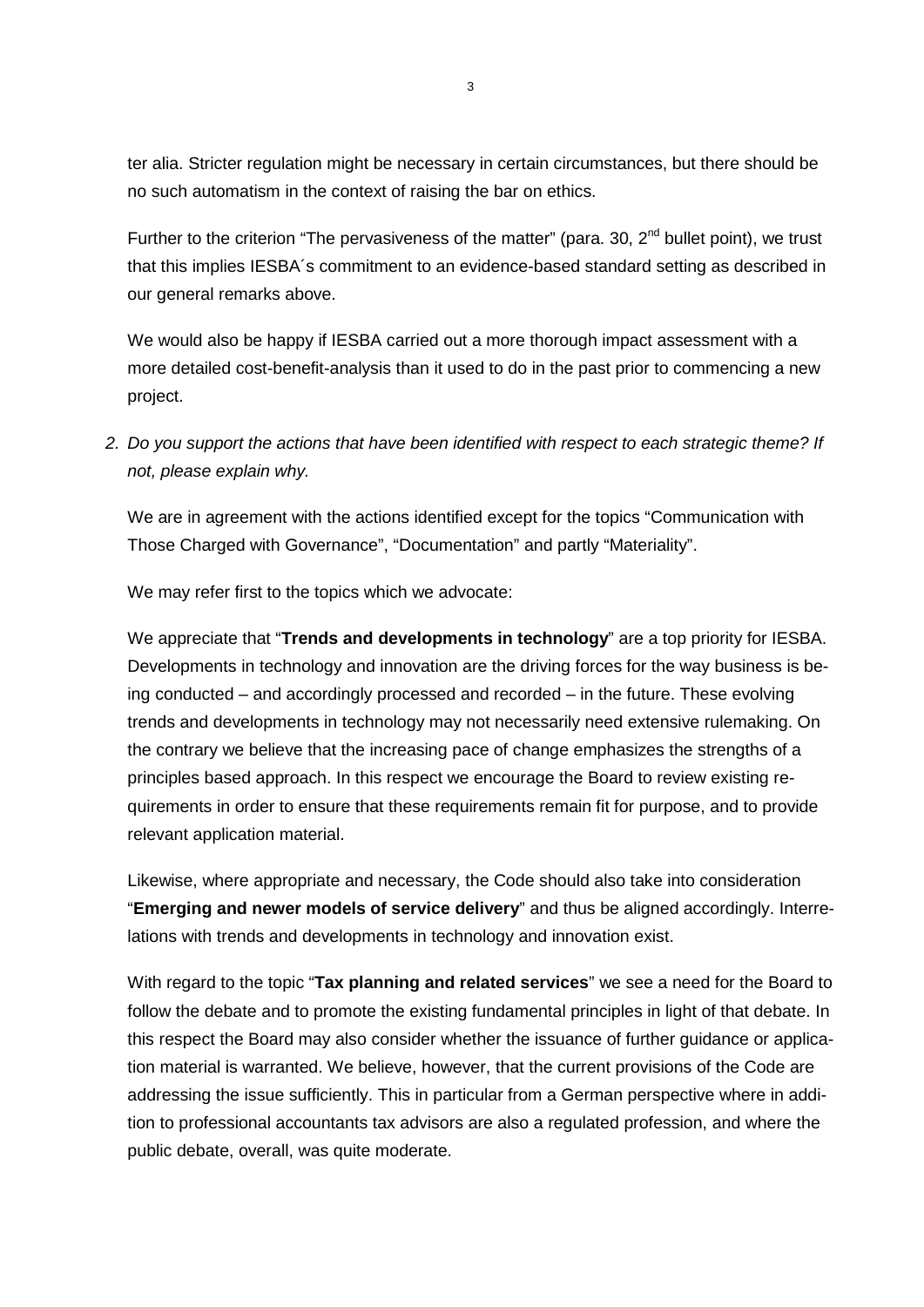Addressing the topic "**Definitions of public interest entity and listed entity**" seems necessary in order to eliminate differences in application of requirements. From our view the Code requirements should not go beyond the EU audit regulation.

Finally, we are in favor of the "**Post-implementation review of the restructured Code**". Assessment of whether the comprehensive restructuring project achieved its objectives (increased usability and understandability of the Code) is a meaningful task.

However, as indicated, we are not or not fully in favor of the following three topics:

In case of uncertainties in the context of "**Materiality**" these shortcomings should be addressed. However, to avoid interruptions between the audit and ethics standards the Code´s "Materiality" concept should be in line with the Materiality concept of the ISAs. On the whole, we think that this topic is not worth investing considerable IESBA resources.

Further to the topic "**Those charged with governance**" (TCWG) we agree that a frequent and transparent dialogue between professional accountants and TCWG is to be promoted. However, we think that this subject does not lie within IESBA´s mandate. It is primarily a task for national legislation on company law.

The topic "**Documentation**" conflicts in our view with the principles-based approach of the Code. Whilst a requirement to document is warranted where it comes to independence standards, and whilst documentation should be encouraged for specific situations like those already addressed in the extant Code, a general documentation requirement with regard to the Code and its fundamental principles would be contradictory to the overall approach of a principles-based Code.

*3. Recognizing that this proposed SWP is ambitious, do you believe the IESBA should accelerate or defer any particular work stream(s)? If so, please explain why.*

The work stream "Trends and developments in technology" should be accelerated. As explained in our general remarks above, these developments are taking place already now. Accelerating this work stream might also underpin IESBA´s leadership in addressing current issues.

The three topics "Materiality", "Those charged with governance" and "Documentation" should not be pursued by IESBA. We refer to our remarks under question 2.

*4. Do you have comments on any other matters addressed in this consultation paper or any significant matters not covered in this consultation paper that you believe the IESBA should address?*